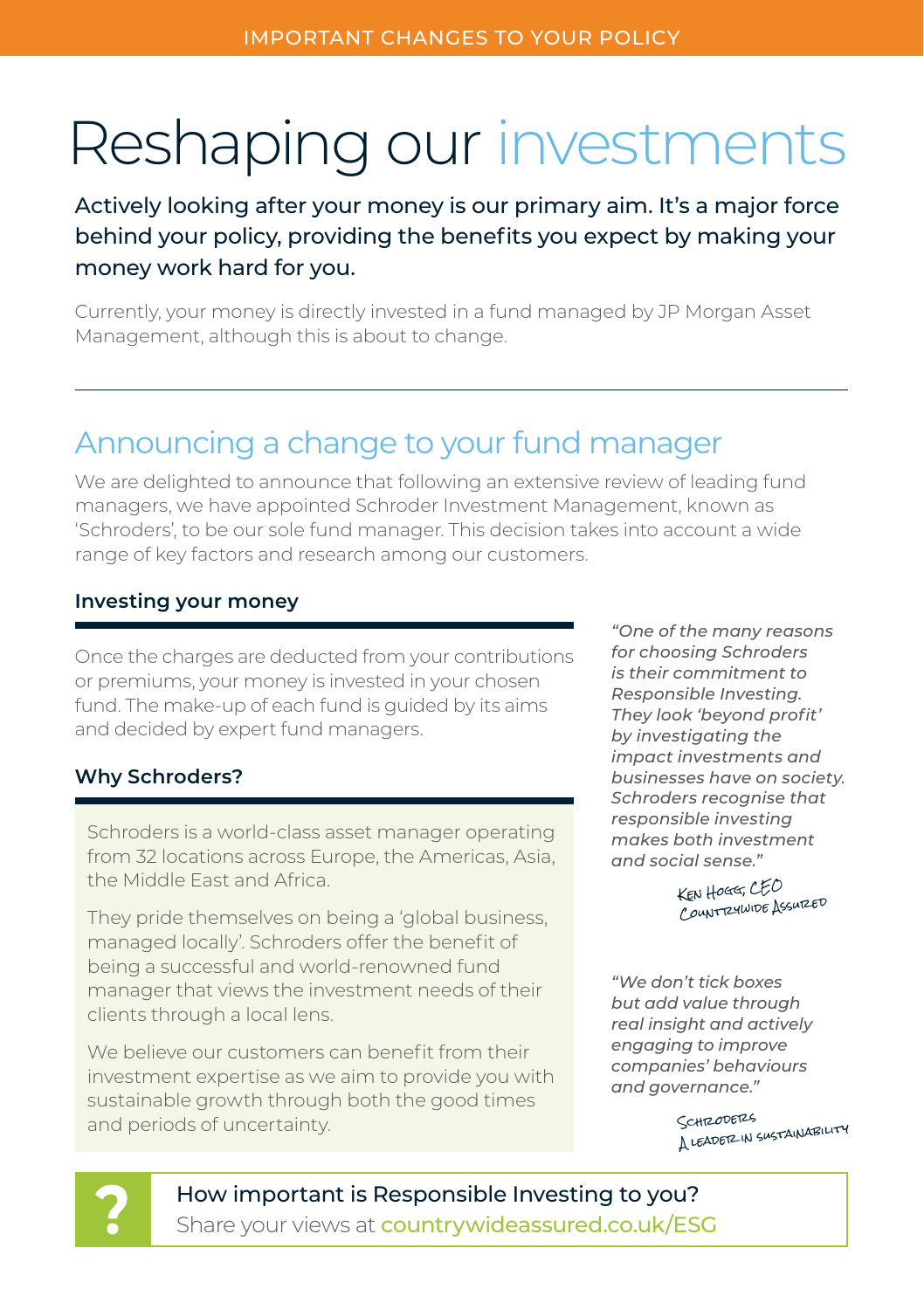# What this means for you?

As you're currently directly investing in a fund managed by JPM Asset Management, your fund will switch to an equivalent one managed by Schroders, and your existing fund will no longer be available to you.

# **Identifying your fund's best match**

We have worked closely with Schroders to identify the fund that best matches your current one. The table below shows your current fund and the Schroders' equivalent, together with details of the fund objective and charges. You'll find more information in your fund's factsheet from Schroders on our website:

# countrywideassured.co.uk/fund-centre/understanding-my-funds/save-prosper-funds

| Current<br>JP Morgan<br>Asset<br>Management<br>(JPM) funds | Annual<br>Management<br>Charge (AMC) | Ongoing<br>charge,<br>which<br><i>includes</i><br>the AMC | Fund objective                                                                                                                                                                              | Matched<br>funds from<br><b>Schroders</b> | Annual<br>Management<br>Charge (AMC) | Ongoing<br>charge,<br>which<br>includes<br>the AMC | Fund objective                                                                                                                                                                                                                                                                             |
|------------------------------------------------------------|--------------------------------------|-----------------------------------------------------------|---------------------------------------------------------------------------------------------------------------------------------------------------------------------------------------------|-------------------------------------------|--------------------------------------|----------------------------------------------------|--------------------------------------------------------------------------------------------------------------------------------------------------------------------------------------------------------------------------------------------------------------------------------------------|
| <b>UK Equity</b><br>Income                                 | 1.20%                                | 1.35%                                                     | The Fund aims to generate a yield, after fees,<br>over a 3-year rolling period, in excess of the<br>FTSE™ All-Share Index and to provide capital<br>growth over the long-term (5-10 years). | Income Z                                  | 0.75%                                | 0.89%                                              | The fund aims to provide income and capital growth<br>in excess of the FTSE All Share (Gross Total Return)<br>Index (after fees have been deducted) over a<br>three-to-five-year period by investing in equity and<br>equity related securities of UK companies.                           |
| <b>UK Equity</b><br>Growth                                 | 1.50%                                | 1.55%                                                     | To provide capital growth over the long-term<br>(5-10 years) by investing at least 80% of the<br>Fund's assets in a growth style biased portfolio<br>of UK companies                        | UK Alpha<br>Plus A                        | 1.50%                                | 1.55%                                              | The fund aims to provide capital growth in excess of<br>the FTSE All Share (Gross Total Return) index (after<br>fees have been deducted) over a 3-to-5-year period<br>by investing in equities of UK companies.                                                                            |
| <b>UK Smaller</b><br>Companies                             | 1.50%                                | 1.60%                                                     | To provide capital growth over the long-term<br>(5-10 years) by investing at least 80% of the<br>Fund's assets in small capitalisation European<br>companies (excluding the UK).            | <b>UK Smaller</b><br><b>Companies A</b>   | 1.50%                                | 1.67%                                              | The fund aims to provide capital growth in excess of<br>the FTSE UK Series Small Cap ex Investment Trusts<br>(Gross Total Return) index (after fees have been<br>deducted) over a 3-to-5-year period by investing in<br>equities of small-sized UK companies.                              |
| <b>US Select Fund</b>                                      | 1.00%                                | 1.06%                                                     | To provide capital growth by investing in a<br>portfolio of equity securities of US companies.                                                                                              | OEP US Core I                             | 0.30%                                | $0.33\%$                                           | The fund aims to provide capital growth in excess<br>of the Standard & Poor's 500 (Net Total Return)<br>index (after fees have been deducted) over a<br>three to five year period by investing in equity<br>and equity related securities of companies in the<br>United States and Canada. |
| <b>US Small Cap</b><br>Growth                              | 1.30%                                | 1.43%                                                     | To provide capital growth over the long-term<br>(5-10 years) by investing at least 80% of the<br>Fund's assets in a growth style biased portfolio<br>of small capitalisation US companies.  | <b>US Smaller</b><br>Companies Z          | 0.75%                                | 0.91%                                              | The fund aims to provide capital growth in excess of<br>Russell 2000 Lagged (Gross Total Return) index (after<br>fees have been deducted) over a 3-to-5-year period<br>by investing in equities of small-sized US companies.                                                               |
| Multi-Manager<br>Growth                                    | 1.25%                                | 1.32%                                                     | The Fund aims to provide capital growth over<br>the long term (5-10 years) by investing at least<br>80% of the Fund's assets in investment trusts<br>worldwide in any economic sector.      | <b>Global Equity</b><br>K <sub>2</sub>    | 1.25%                                | 1.27%                                              | The fund aims to provide capital growth in excess of<br>the MSCI World (Net Total Return) (GBP) index (after<br>fees have been deducted) over a three to five year<br>period by investing in equity and equity related<br>securities of companies worldwide.                               |
| Global<br>Unconstrained<br>Equity                          | 1.50%                                | 1.59%                                                     | To provide capital growth over the long-term<br>(5-10 years) by investing throughout the world<br>in any economic sector.                                                                   | <b>ISF Global</b><br>Equity Alpha A       | 1.50%                                | 1.85%                                              | The fund aims to provide capital growth in excess<br>of the MSCI World (Net TR) Index (after fees have<br>been deducted) over a three-to-five-year period<br>by investing in equities of companies worldwide.                                                                              |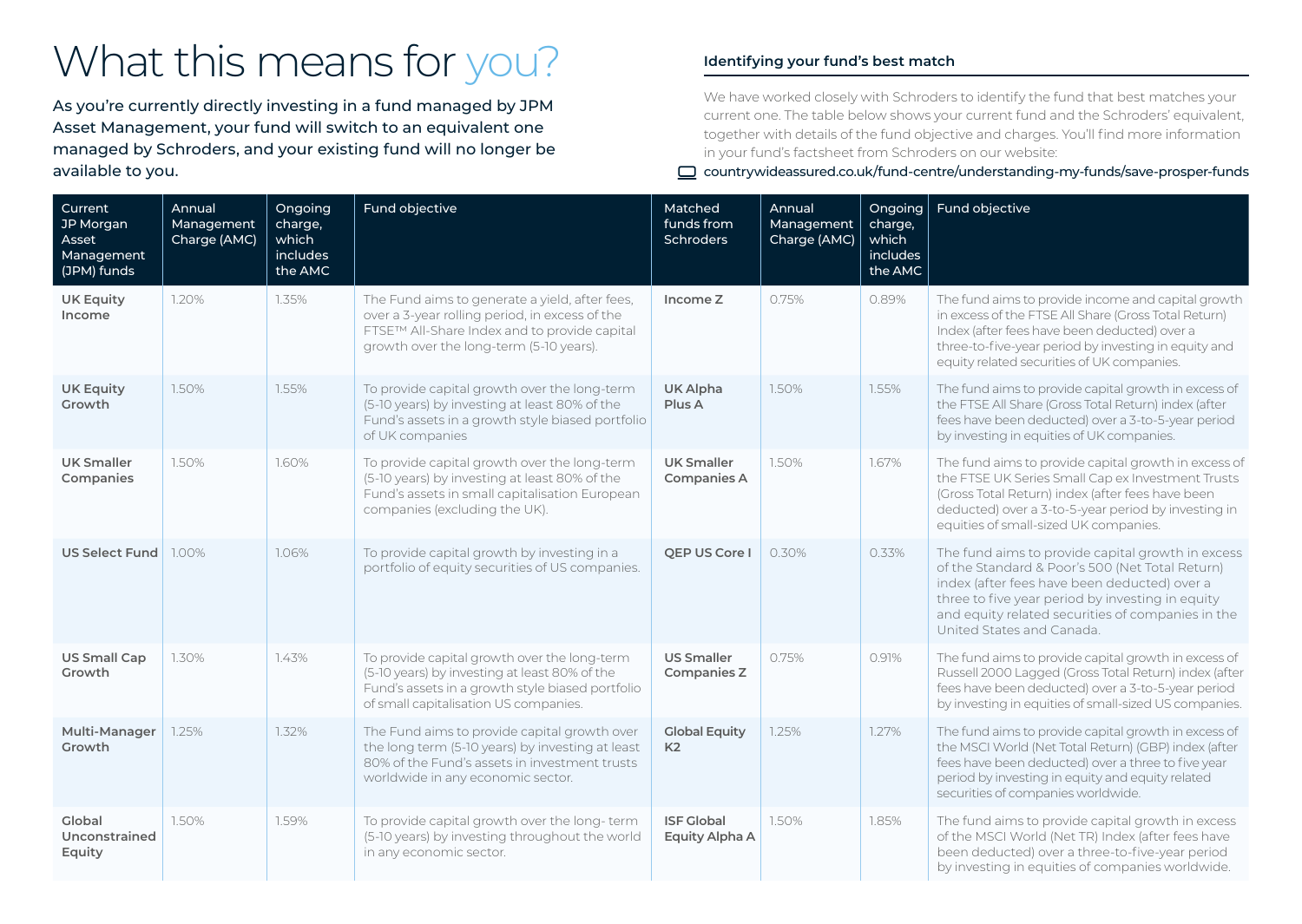| Current<br>JP Morgan<br>Asset<br>Management<br>(JPM) funds | Annual<br>Management<br>Charge (AMC) | Ongoing<br>charge,<br>which<br><i>includes</i><br>the AMC | Fund objective                                                                                                                                                                                                                                                                                        | Matched<br>funds from<br><b>Schroders</b>                         | Annual<br>Management<br>Charge (AMC) | Ongoing<br>charge,<br>which<br><i>includes</i><br>the AMC | Fund objective                                                                                                                                                                                                                                                                                                          |
|------------------------------------------------------------|--------------------------------------|-----------------------------------------------------------|-------------------------------------------------------------------------------------------------------------------------------------------------------------------------------------------------------------------------------------------------------------------------------------------------------|-------------------------------------------------------------------|--------------------------------------|-----------------------------------------------------------|-------------------------------------------------------------------------------------------------------------------------------------------------------------------------------------------------------------------------------------------------------------------------------------------------------------------------|
| Natural<br><b>Resources</b>                                | 1.50%                                | 1.55%                                                     | The Fund aims to provide capital growth over<br>the long term (5-10 years) by investing at least<br>80% of the Fund's assets in the shares of<br>companies throughout the world engaged in<br>the production and marketing of commodities<br>(Global Mining and Energy).                              | <b>ISF</b><br>Commodity C                                         | 1.00%                                | 1.12%                                                     | The fund aims to provide capital growth in excess of<br>the Bloomberg Commodity Total Return (BCOMTR)<br>Index (after fees have been deducted) over a three to<br>five year period by investing in a broad range of<br>commodity-related instruments worldwide, across<br>the energy, metal and agricultural sectors.   |
| Europe (ex UK)<br>Sustainable<br>Equity                    | 1.00%                                | 1.09%                                                     | The Fund aims to provide capital growth over the<br>long-term (5-10 years) by investing at least 80% of<br>the Fund's assets in the shares of European<br>Sustainable Companies (excluding the UK) in any<br>economic sector, or companies that demonstrate<br>improving sustainable characteristics. | European<br>Sustainable<br>Equity Z                               | 0.75%                                | 0.93%                                                     | The fund aims to provide income and capital<br>growth in excess of the FTSE World Europe ex UK<br>(Gross Total Return) index (after fees have been<br>deducted) over a 3 to 5 year period by investing in<br>equities of European companies, excluding the UK.                                                          |
| Europe<br><b>Smaller</b><br>Companies                      | 1.50%                                | 1.59%                                                     | To provide capital growth over the long-term<br>(5-10 years) by investing at least 80% of the<br>Fund's assets in small capitalisation European<br>companies (excluding the UK).                                                                                                                      | European<br><b>Smaller</b><br><b>Companies A</b>                  | 1.50%                                | 1.69%                                                     | The fund aims to provide capital growth by<br>investing in equity and equity related securities of<br>small-sized European companies, excluding the UK.<br>The Fund invests at least 80% of its assets in equity<br>and equity related securities of small-sized<br>European companies, excluding the UK.               |
| Japan                                                      | 1.50%                                | 1.59%                                                     | To provide capital growth over the long-term<br>(5-10 years) by investing at least 80% of the<br>Fund's assets in the shares of Japanese<br>companies.                                                                                                                                                | Tokyo A                                                           | 1.50%                                | 1.64%                                                     | The fund aims to provide capital growth in excess<br>of the Tokyo Stock Exchange 1st Section (Gross<br>Total Return) index (after fees have been<br>deducted) over a 3-to-5-year period by investing<br>in equities of Japanese companies.                                                                              |
| <b>Asian Growth</b>                                        | 1.50%                                | 1.63%                                                     | To provide capital growth over the long-term<br>(5-10 years) by investing at least 80% of the<br>Fund's assets in a growth biased portfolio of<br>companies in Asia (excluding Japan).                                                                                                                | <b>ISF Sustainable</b><br>Asian Equity A                          | 1.50%                                | 1.67%                                                     | The fund aims to provide capital growth in excess<br>of the MSCI AC Asia Pacific ex Japan (Net TR) Index<br>(after fees have been deducted) over a three to<br>five year period by investing in equities of Asia<br>Pacific companies (excluding Japan) which meet<br>the investment manager's sustainability criteria. |
| Emerging<br><b>Markets</b>                                 | 1.50%                                | 1.58%                                                     | To provide capital growth over the long-term<br>(5-10 years) by investing at least 80% of the<br>Fund's assets in equity securities of emerging<br>markets companies.                                                                                                                                 | <b>ISF Sustainable</b><br>Emerging<br><b>Markets</b><br>Synergy C | 0.75%                                | 0.98%                                                     | The fund aims to provide capital growth and income<br>in excess of the MSCI Emerging Markets (NDR) Index<br>(after fees have been deducted) over a 3 to 5 year<br>period by investing in equities of companies in<br>emerging market countries, which meet the<br>investment manager's sustainability criteria.         |
| Global (ex UK)<br><b>Bond</b>                              | 0.75%                                | 0.86%                                                     | To provide income with the prospect of capital<br>growth from investment anywhere in the world,<br>including emerging markets, in non-Sterling<br>denominated bonds in any economic sector.                                                                                                           | <b>ISF Global</b><br>Bond C                                       | 0.50%                                | 0.65%                                                     | The fund aims to provide capital growth and<br>income in excess of the Bloomberg Barclays<br>Global Aggregate Bond index (after fees have<br>been deducted) over a three to five year period by<br>investing in fixed and floating rate securities.                                                                     |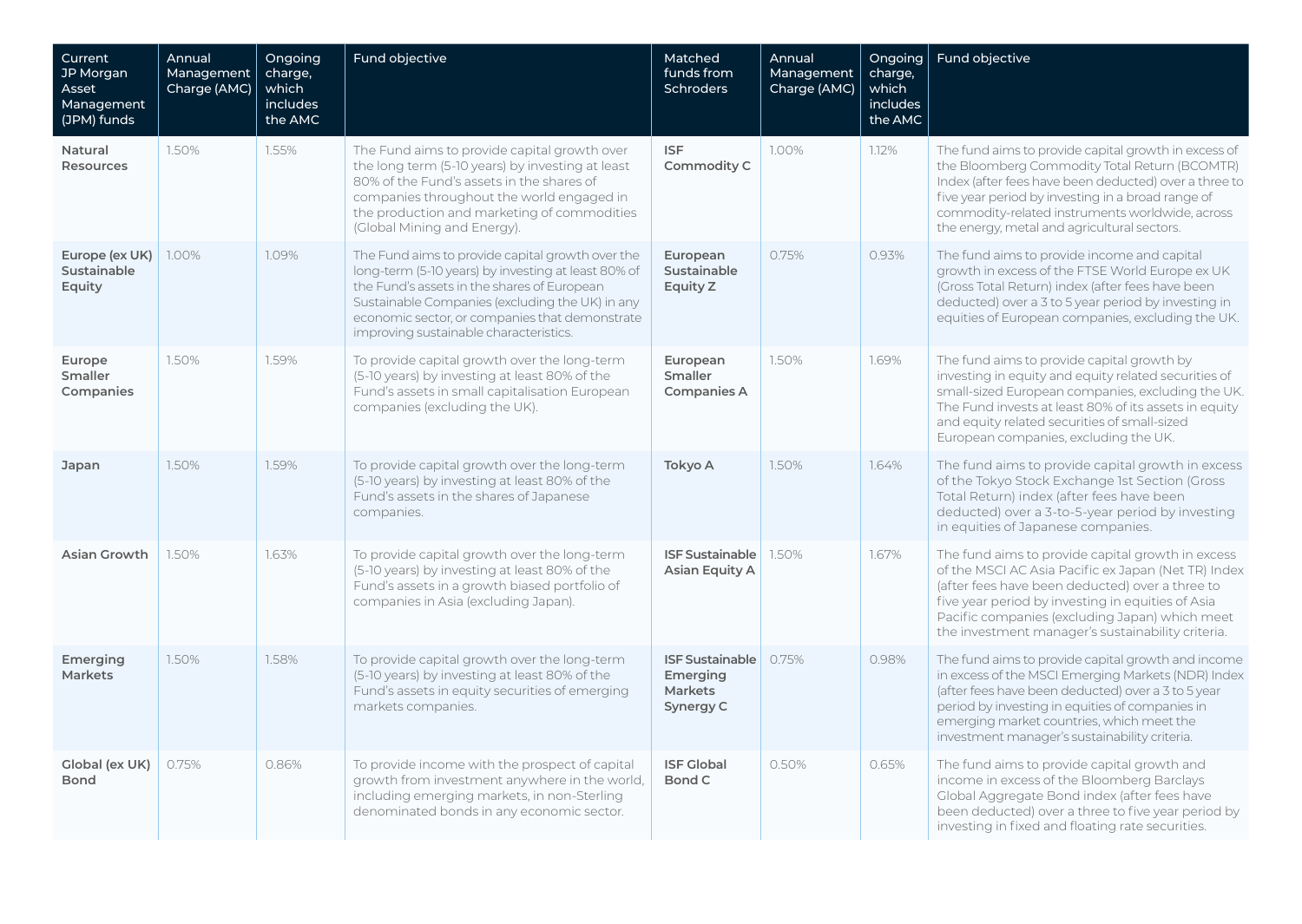### **Your questions answered**

I can't remember the name of my fund If you're unsure of the current fund relating to your policy, please check your latest Annual Statement or call us on **0345 3000 144** Monday to Friday, 9am to 5.30pm.

### What if I prefer a different Schroders fund?

If you prefer another fund from the list shown in the table above, we recommend you speak to your financial adviser. If you don't have one, you can find an independent financial adviser near you by visiting **unbiased.co.uk** When you've reached a decision, please complete and return the enclosed form by the date shown on the letter accompanying this leaflet. If we don't hear from you by then, your current fund will change over automatically.

# My policy invests in more than one fund, how will this work?

If you have a policy investing in more than one fund, the distribution of your money will continue in the same way across the equivalent funds offered by Schroders.

#### What about the charges?

The annual management charge (AMC) will be the same or lower than the current charge for all funds. Some customers may see a slight increase in the ongoing charge, which includes the annual management charge. See the table of funds for details of the annual management and ongoing charges.

For more information about Schroders funds, see our online Fund Factsheets at  $\Box$  countrywideassured.co.uk/ fund-centre/understanding-myfunds/save-prosper-funds

## What do I need to do?

If you are satisfied with your Schroders' fund match, there is nothing for you to do as the switch will happen automatically. Should you prefer a different Schroders fund, please complete and return the enclosed form by the date shown on the letter enclosed with this leaflet, using our online contact form or by post to the address shown on the accompanying letter. For more details about the change of fund manager, please visit countrywideassured.co.uk

Countrywide Assured provides information and does not make recommendations or give advice as to the suitability of our products or investment funds. To find a regulated and independent financial adviser in your area, visit unbiased.co.uk  $\sqrt{N}$ Please remember that past performance is not a guide to future performance. The value of your investment may go down as well as up, so you may not get back the amount invested.

#### Any questions?

If you have any questions about this news or your investment fund, call us **0345 3000 144** Monday to Friday 9am to 5.30pm.

# Definition of key terms

#### Annual management charge

This charge covers the cost of managing the investment fund(s) and administration and is determined by the Fund Manager as a set percentage.

The annual management charge is calculated each day based on the value of the fund.

#### Ongoing charge

The ongoing charge covers the various indirect and underlying fees and expenses incurred by the funds and also includes the annual management charge (AMC).

#### Notes: